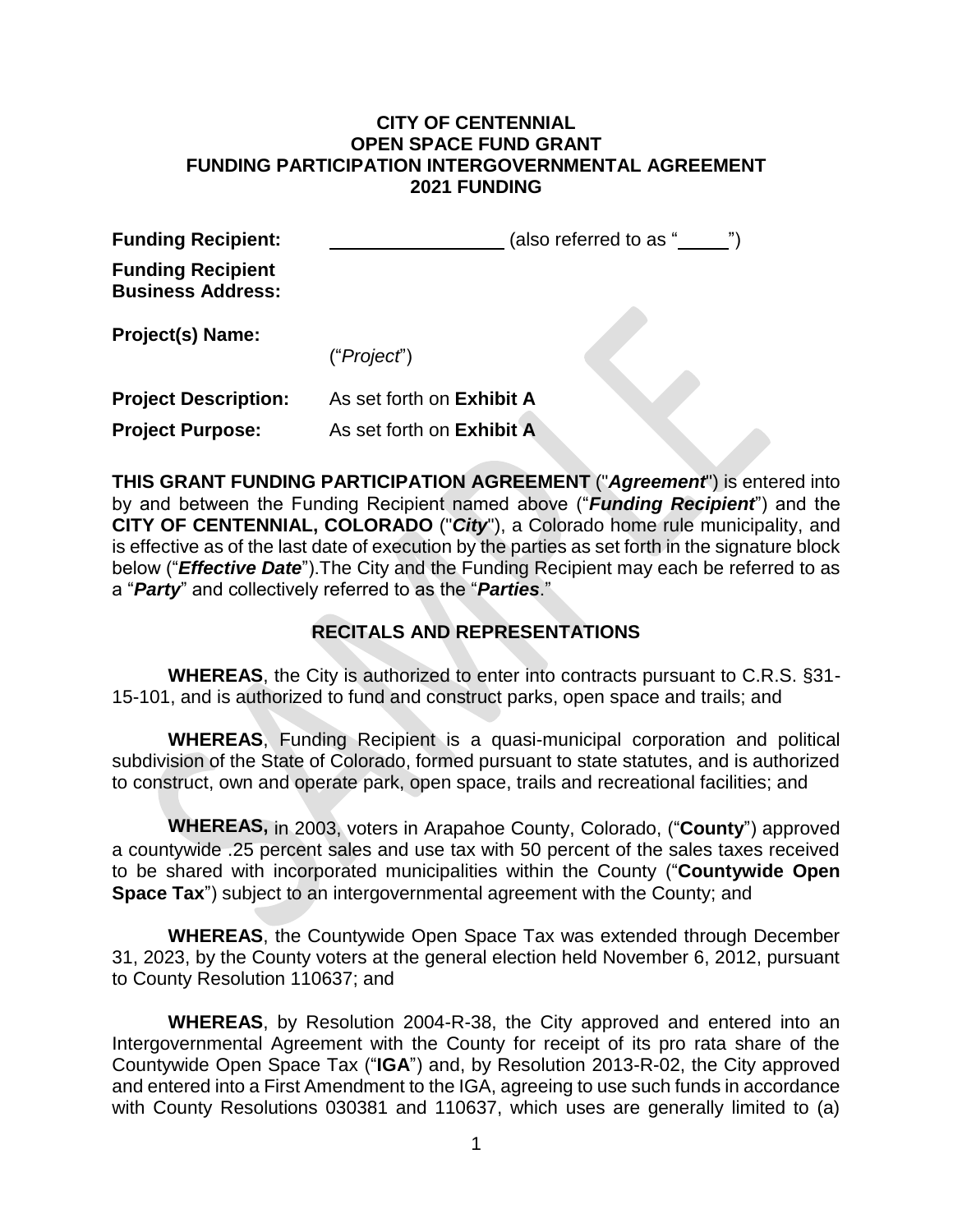preserving urban and rural open space and natural areas, (b) protecting lands that preserve water quality in rivers, lakes and streams, (c) purchasing, developing, improving, providing, and maintaining new and existing neighborhood and regional parks, open space, sports fields, picnic facilities and multi-use trails, (d) protecting wildlife habitat and corridors, (e) protecting views, vistas and ridgelines, (f) preserving agriculture and ranch lands, and (g) enhancing and maintaining designated heritage areas; and

**WHEREAS,** the City established an Open Space Fund for the acquisition of open space and park, trail, and recreation facility improvements to the greatest extent permitted by the purposes of the Countywide Open Space Funds and other funding sources, which Open Space Fund is funded by the City's allocation from the Countywide Open Space Funds; and

**WHEREAS,** by Resolution No. 2017-R-44, the City ratified the adoption of the Centennial Trails and Recreation Plan ("**TRP"**) (adopted by the Planning and Zoning Commission by 2017-PZ-R-22) which identifies the need for upgrades and continued maintenance to existing parks and recreational facilities, acquisition of open space, and completion of trail connections to enhance neighborhood access to the regional trail network within, surrounding and along the City; and

**WHEREAS,** the City recognizes that the Project meets the evaluation criteria set forth in the City's TRP; and

**WHEREAS,** the Project is consistent with the TRP and supports the City's Open Space Fund goals as the Project involves the acquisition of open space and/or park, trail, and recreation facility improvements as more fully described in Exhibit A; and

**WHEREAS,** the Funding Recipient is committed to completion of the Project and the City finds that completion of the Project will greatly benefit the health and welfare of Centennial residents; and

**WHEREAS**, the City desires to participate in completion of the Project with the Funding Recipient by assisting in the funding of the Project as set forth herein; and

**WHEREAS**, the City and the Funding Recipient agree, as more fully set forth herein, that, in the event that the City were ever to take ownership of the assets improved with funds provided by the City hereunder, the cost(s) of acquiring such asset(s) would be reduced by the amount of funding provided by the City hereunder.

**NOW, THEREFORE**, in consideration of the benefits and obligations of this Agreement, the Parties mutually agree as follows:

#### **1. City Funding Commitment.**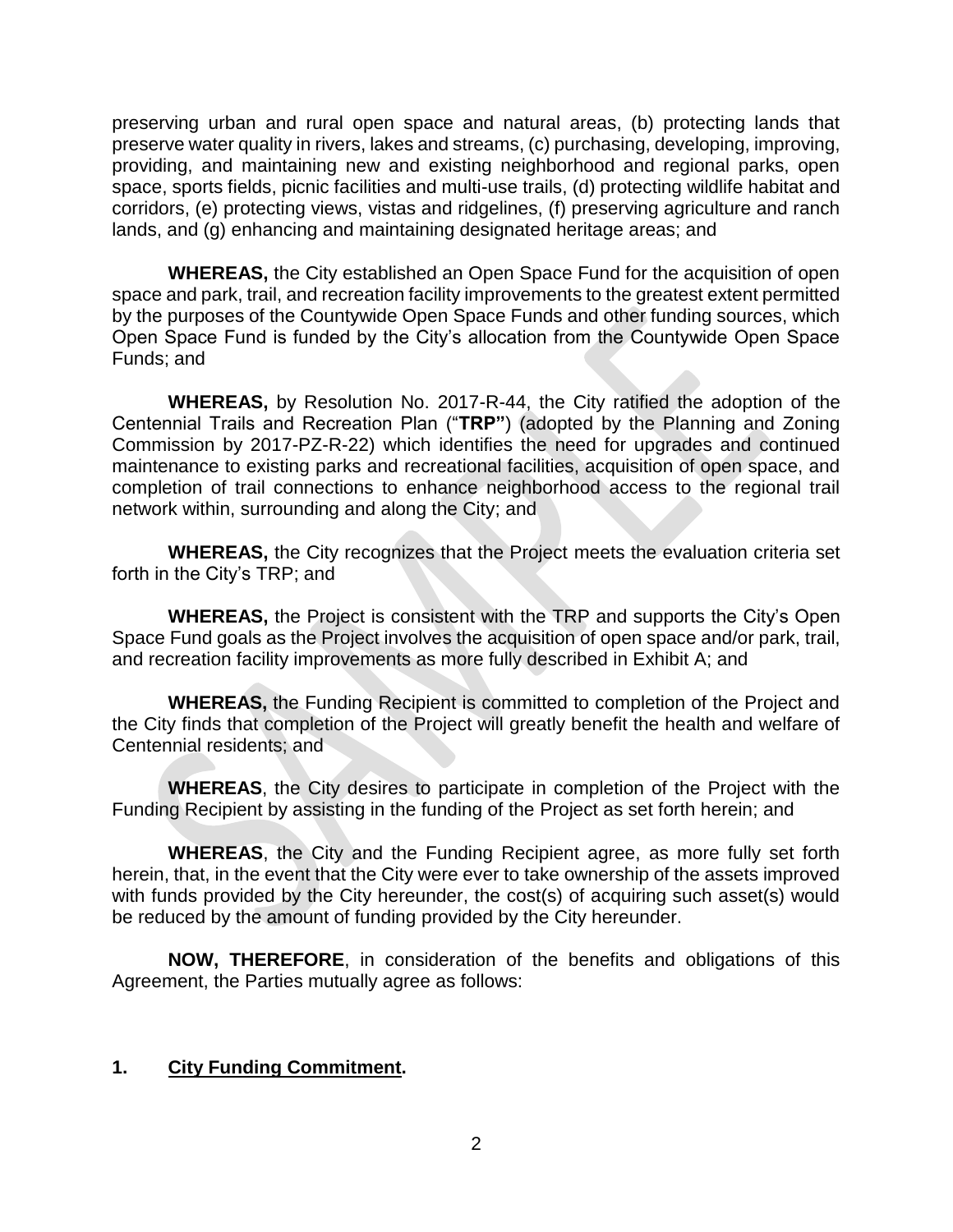A. Aggregate Funding Maximum. The City shall provide the following maximum aggregate dollar amount from its Open Space Fund for all components of the Project:

# **\$** ("*Funding Amount*")

- B. Funding Recipient Funding Commitment.Payment of the Funding Amount by the City is contingent upon the Funding Recipient also providing funding for the Project as set out in **Exhibit A.**
- C. Third Party Funding. Payment of the Funding Amount by the City is not contingent upon the Funding Recipient receiving additional third-party funding for the Project.
- D. Source of Funding. The City's Open Space Funds allocated to the Project will consist of funds from the Countywide Open Space Funds.
- E. Phasing of Funding. Funding Amount will be paid to Funding Recipient in either a single installment or in multiple installments as set forth on **Exhibit B.**
- F. Payment of Funding Amount. Whenever any Funding Amount is to be paid as and if indicated in Section 1(A) and Exhibit B, such amount shall be paid to Funding Recipient within thirty (30) days of receipt by the City of an invoice therefore in the form attached hereto as **Exhibit C** and such accompanying documentation as may be required by the City Manager's designee who shall be the Funding Recipient's primary contact at the City for purposes of administration of this Agreement ("City Representative") to show that payment is due in accordance with the Phasing of Funding provisions set forth herein. The Funding Recipient shall submit such invoices and accompanying documentation not more than once monthly. The City shall have the right to request and Funding Recipient shall provide, upon such request, additional information to substantiate any invoice for any payment or installment of the Funding Amount under this Agreement.
- G. Obligation to Refund Funding Amount If Project or Any Component Thereof Not Completed As Described or Completed under Budgeted Amounts. If the Project or any component thereof is not completed as described and within the approximate timeframe described, the Funding Recipient shall be obligated to reimburse the City any of the Funding Amount advanced within thirty (30) days of receipt by the Funding Recipient of a demand therefor by the City. If the Project or any component thereof is completed under amounts budgeted for such Project or component, which budget formed the basis for the Funding Amount provided hereunder for such Project or component thereof, the Funding Recipient shall be obligated to reimburse the City a portion of the Funding Amount advanced on a pro rata basis calculated on percentage of budget saving within thirty (30) days of receipt by the Funding Recipient of a demand therefor by the City. It is the intent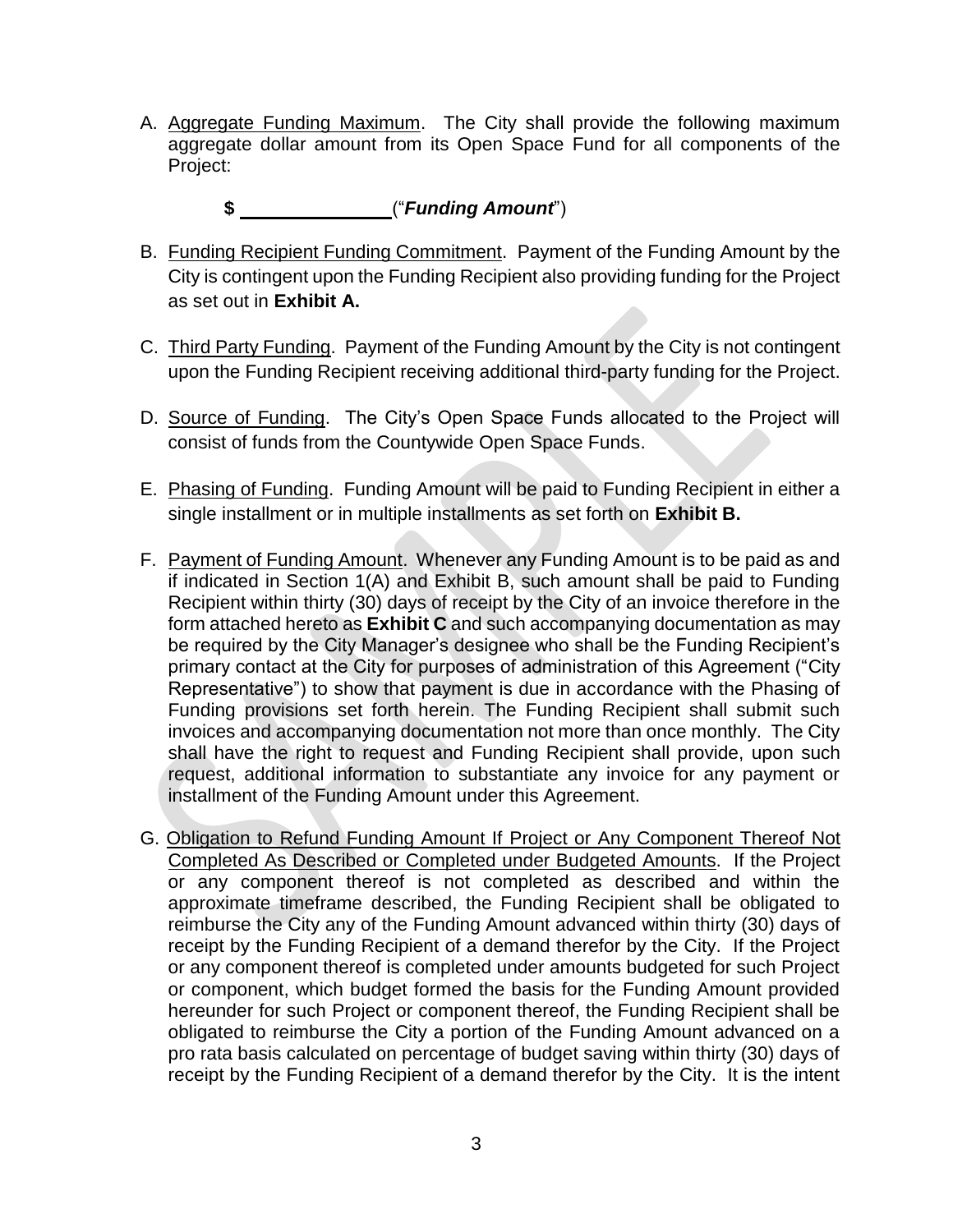of the Parties that any unspent amounts from the Funding Amount shall be returned to the City.

# **2. Funding Recipient Obligations.**

- A. Completion of the Project. The Funding Recipient shall complete or cause to be completed the Project or each component, phase, task or milestone of the Project within the term of this Agreement as set out in Paragraph 3A. The Funding Recipient shall diligently manage and oversee the completion of each component or phase if and as outlined in **Exhibit B** so as to meet the completion deadlines.
- B. Compliance with Use of Funds Limitations. The Funding Amount shall be used solely for the Project. The Funding Recipient acknowledges that Countywide Open Space Funds, have restrictions on the use of such funds, and that the Funding Recipient has been provided a copy of such use restrictions, and Funding Recipient represents and warrants that the Project qualifies as an acceptable use of such funds. If additional sources of revenue or funds are part of the Funding Amount as indicated in Section 1(B) of this Agreement, the Funding Recipient represents and warrants that the Project qualifies as an acceptable use of such funds to the extent that there are any use restrictions on such funds.
- C. Reimbursement of Funding Amount for Misuse of Funds and Indemnification for Costs Associated with Defending Against Such Challenges. Upon any binding determination that the Project or any component thereof does not comply with the use of funds restrictions applicable to the Countywide Open Space Funds, Funding Recipient shall be obligated to reimburse the City the full Funding Amount paid by the City to date for the Project within thirty (30) days of such binding determination. In the event that a challenge is raised that the Project or any component thereof does not comply with the use of funds restrictions applicable to the Countywide Open Space Funds, Funding Recipient shall be obligated to indemnify the City as more fully set forth in Section 2(K) of this Agreement.
- D. Management of the Project and Costs. The Funding Recipient acknowledges that the City's obligations toward completion of the Project and any components thereof are limited to providing the Funding Amount only in accordance with this Agreement and the Funding Recipient shall maintain responsibility for completing the Project within the timeframe(s) set forth in Section 2(A) and shall be responsible for the management of the Project, all Funding Recipient employees, contractors and sub-contractors associated with the Project, and for any expenses, costs or overruns associated with the Project, whether or not such expenses, costs or overruns were foreseeable.
- E. Naming Rights. The City shall have naming rights in and for the Project or any component thereof only as and if set forth on **Exhibit D.**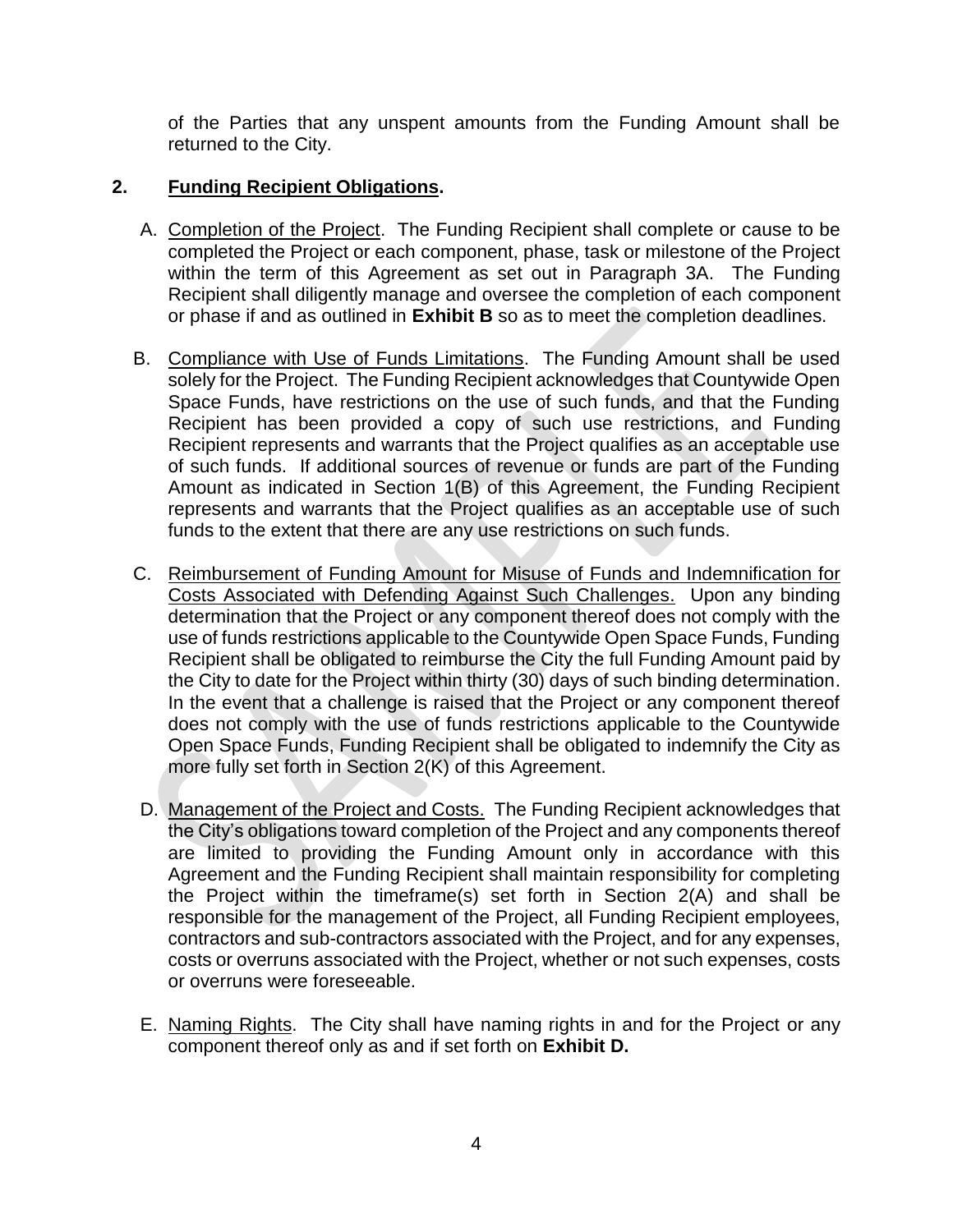F. City Recognition. In addition to the naming rights required under Section 2(E) of this Agreement, if any, Funding Recipient agrees to provide at no additional cost to the City, recognition as described below:

A permanent plaque, sign or notice in a form and publicly visible location associated with the Project or any component thereof to be approved by the City Representative in his or her discretion that recognizes that the Project was supported with funding provided by the City. The City Representative shall confer with the Funding Recipient about the form, location and format of such marker of funding recognition. The required signage shall comply with the City's obligations related to use of Countywide Open Space Funds, if applicable.

G. Ongoing Reporting. Funding Recipient shall provide the City Representative with periodic reports on a reporting schedule as checked below, which reports shall be satisfactory in detail, format and delivery method to the City Representative, and shall, at a minimum, set forth the progress of the Project or each component thereof, or if the Funding Amount is to be paid in installments pursuant to Section 1(D) and **Exhibit B** of this Agreement, progress of each relevant component, phase, task or milestone of the Project, how the City Funding Amount has been used to date of the report, any changes requested to the schedule set forth in Exhibit B of this Agreement (which schedule changes must be agreed to in writing by the City), and any regulatory or public relations issues that may arise.

Reporting shall be provided at the completion of each phase, task or milestone as outlined on Exhibit B.

- H. Final Report. Funding Recipient shall provide the City Representative with a final report upon completion of the Project or any component thereof, which report shall be satisfactory in detail, format, and delivery method to the City Representative, and shall, at a minimum, set forth how the City Funding Amount was used to complete the Project or any component thereof, any changes to the Project or any component thereof that were agreed to among the Parties during the pendency and completion of the Project or any component thereof, the public outreach plan to publicize the completion and availability of the finalized Project or any component thereof and any regulatory or public relations issues that arose. The final report required hereunder shall be due before any final payment of the Funding Amount if payment is a single installment or payment of the final installment of the Funding Amount if payment is in multiple installments.
- I. Continuing Operation and Maintenance. The City Funding Amount is provided with the understanding that the City has no responsibility for any operation and maintenance related to the Project or any component thereof and that the Funding Recipient is committed to maintaining or causing to be maintained the Project or any component thereof.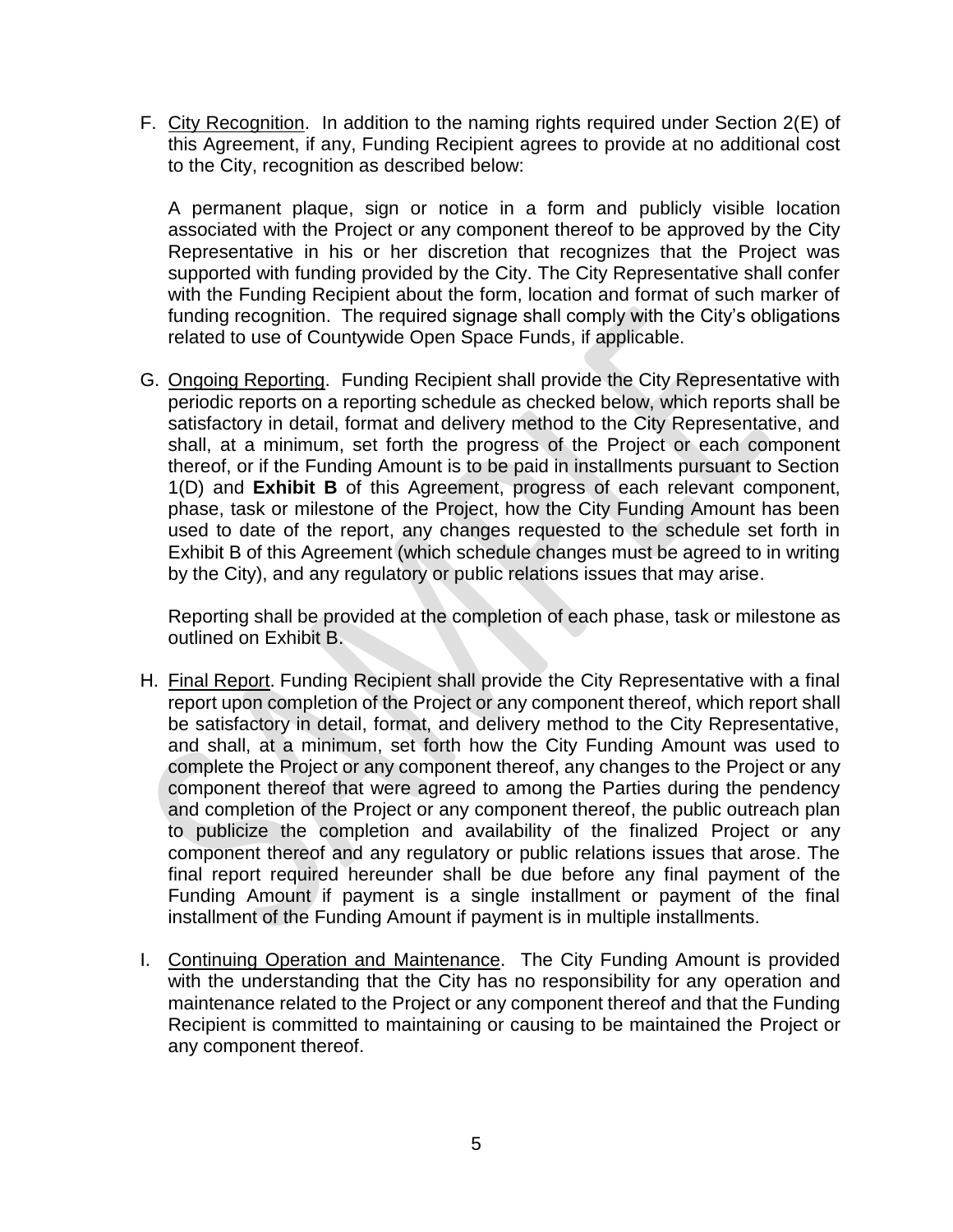- J. Compliance with All Laws and Regulations. The Funding Recipient shall comply with all applicable federal, state and local laws that relate to the Project or any component thereof, including their uses and construction requirements, including but not limited to, City ordinances, building codes and regulations. Funding Recipient shall require all contractors and subcontractors involved in completion of the Project or any component thereof to execute an agreement with Funding Recipient whereby such contractor or subcontractor agrees to comply with all federal, state and local laws that relate to construction and completion of the Project or any component thereof including but not limited to, City ordinances, building codes and regulations, and labor and employment laws.
- K. Hold Harmless and Indemnification. Funding Recipient shall indemnify, defend and hold harmless the City, its officers, employees, agents, and servants from and against any and all liability, suits, actions, damages, costs, losses and expenses, including attorneys' fees, and against any orders, judgments, or decrees which may be entered thereon and from and against all costs, damages of every kind and nature, attorneys' fees, expenses and liabilities incurred in and about the defense of any such claim and investigation thereof, brought against the City, its officers, employees, agents, and servants, as a result of the City entering into this Agreement, or providing the Funding Amount under this Agreement. If Funding Recipient is a Colorado governmental entity subject to the protections of the Colorado Governmental Immunity Act, Title 24, Article 10, Part 1, C.R.S., ("Act") the indemnification, defense and hold harmless obligations hereunder shall be limited to the extent permitted by law, including the limitations of the Act. Without limitation, except as set forth in the preceding sentence, if applicable, this indemnification obligation shall include reimbursement of the City of its full and reasonable costs, including reasonable attorneys' fees, associated with defending against any challenge that the Funding Amount was used in any manner that violates use of funds restrictions. Funding Recipient's indemnification of the City, however, shall not encompass any sums for which City is exempt based upon Colorado's governmental immunity statutes, as and if applied. The defense of and all liability, suits, actions, damages, costs, losses and expenses, including attorneys' fees, for which indemnification of the City is provided under this paragraph shall be the sole responsibility of the Funding Recipient unless the City provides written notice to the Funding Recipient of its decision to participate in such defense. Upon receipt of any claim against the City for which indemnification of the City is provided under this paragraph, the party receiving notice of such claim or potential claim shall notify the other party in writing within five (5) business days of receipt of such notice or demand.

#### **3. Term and Termination.**

A. Term. This Agreement shall terminate twenty-four months from the Effective Date.

In either case, this Agreement is subject to extension mutually agreed upon in writing by the Parties. The City Manager is authorized to approve any amendment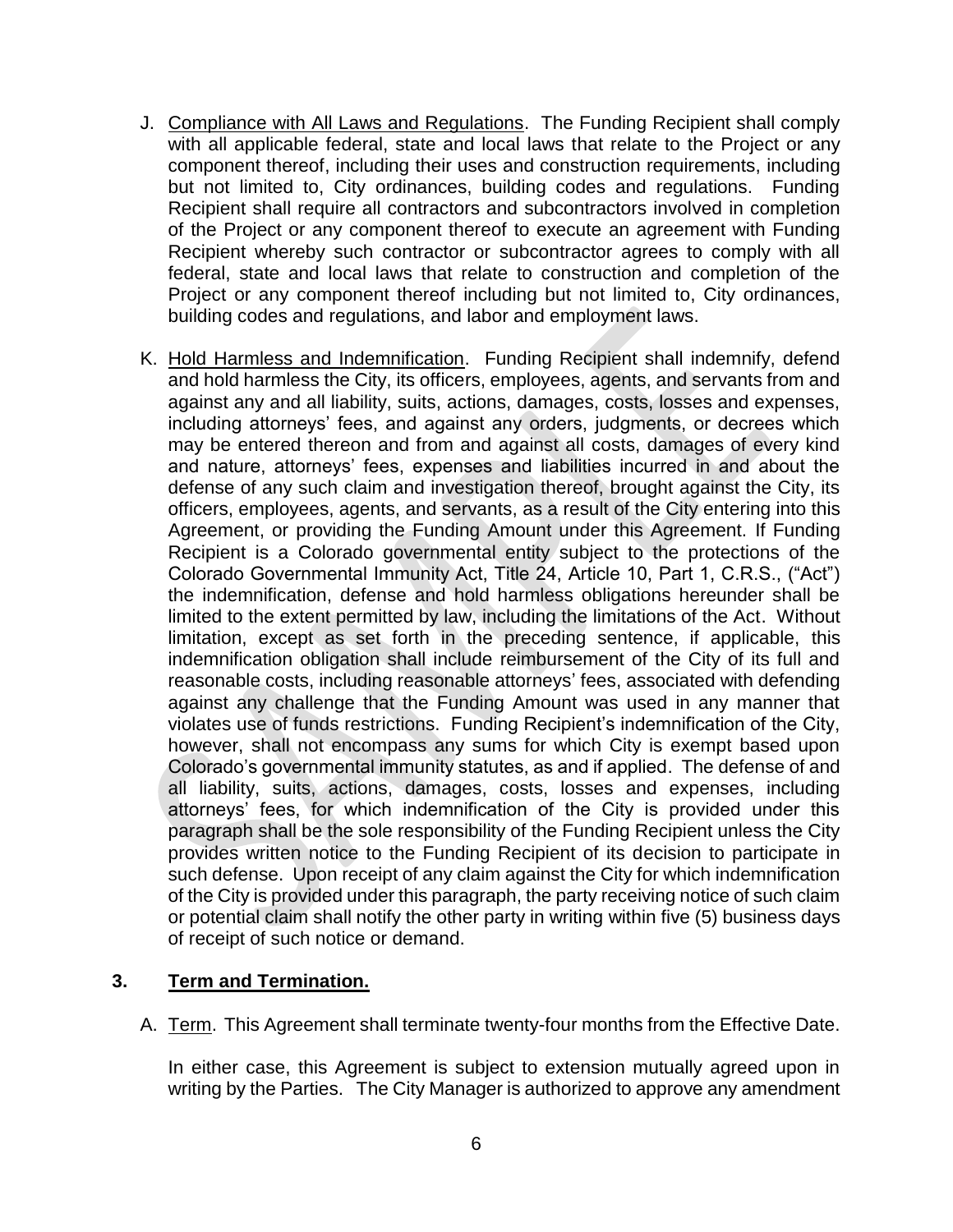of this Agreement on behalf of the City that does not amend the funding obligations of the City hereunder, such as an extension of the term.

- B. Termination. Should the Funding Recipient fail to materially perform in accordance with the terms and conditions of this Agreement, this Agreement may be terminated by the City immediately upon providing written notice to the Funding Recipient specifying the non-performance and the City shall be entitled to reimbursement of all Funding Amount paid to date of termination, which shall be paid by the Funding Recipient to the City within thirty (30) days of the date of notice of termination.
- C. Effect of Termination; Survival. If the Funding Amount provided for hereunder has been paid and not reimbursed to the City pursuant to paragraph B of this Section, termination of this Agreement shall not relieve Funding Recipient of ongoing obligations such as City recognition, grants of naming rights and maintenance obligations, if any, and compliance with use of funds and hold harmless and indemnification obligations, such obligations being of a permanent nature that shall survive termination.

# **4. Miscellaneous Provisions.**

- A. No Waiver of Rights. A waiver by any Party to this Agreement of the breach of any term or provision of this Agreement shall not operate or be construed as a waiver of any subsequent breach by either Party. No covenant or term of this Agreement shall be deemed to be waived by a Party except in writing signed by the governing body of the Party or by a person expressly authorized to sign such waiver by written authorization of a Party, and any written waiver of a right shall not be construed to be a waiver of any other right or to be a continuing waiver unless specifically stated.
- B. Relationship of the Parties. The City and the Funding Recipient shall not be deemed by virtue of this Agreement to have entered into any partnership, joint venture, employer/employee or other relationship with each other than as contracting parties. Without limiting the foregoing, the Funding Recipient acknowledges that the City shall not provide any insurance coverage of any kind or type to secure any performance or address any liabilities or risks that may arise in relation to the Project.
- C. No Waiver of Governmental Immunity. Nothing in this Agreement shall be construed to waive, limit, or otherwise modify any governmental immunity that may be available by law to the City, or the Funding Recipient, their officials, officers, employees, contractors, or agents, or any other person acting on behalf of a Party and, in particular, governmental immunity afforded or available pursuant to the Colorado Governmental Immunity Act, Title 24, Article 10, Part 1 of the Colorado Revised Statutes.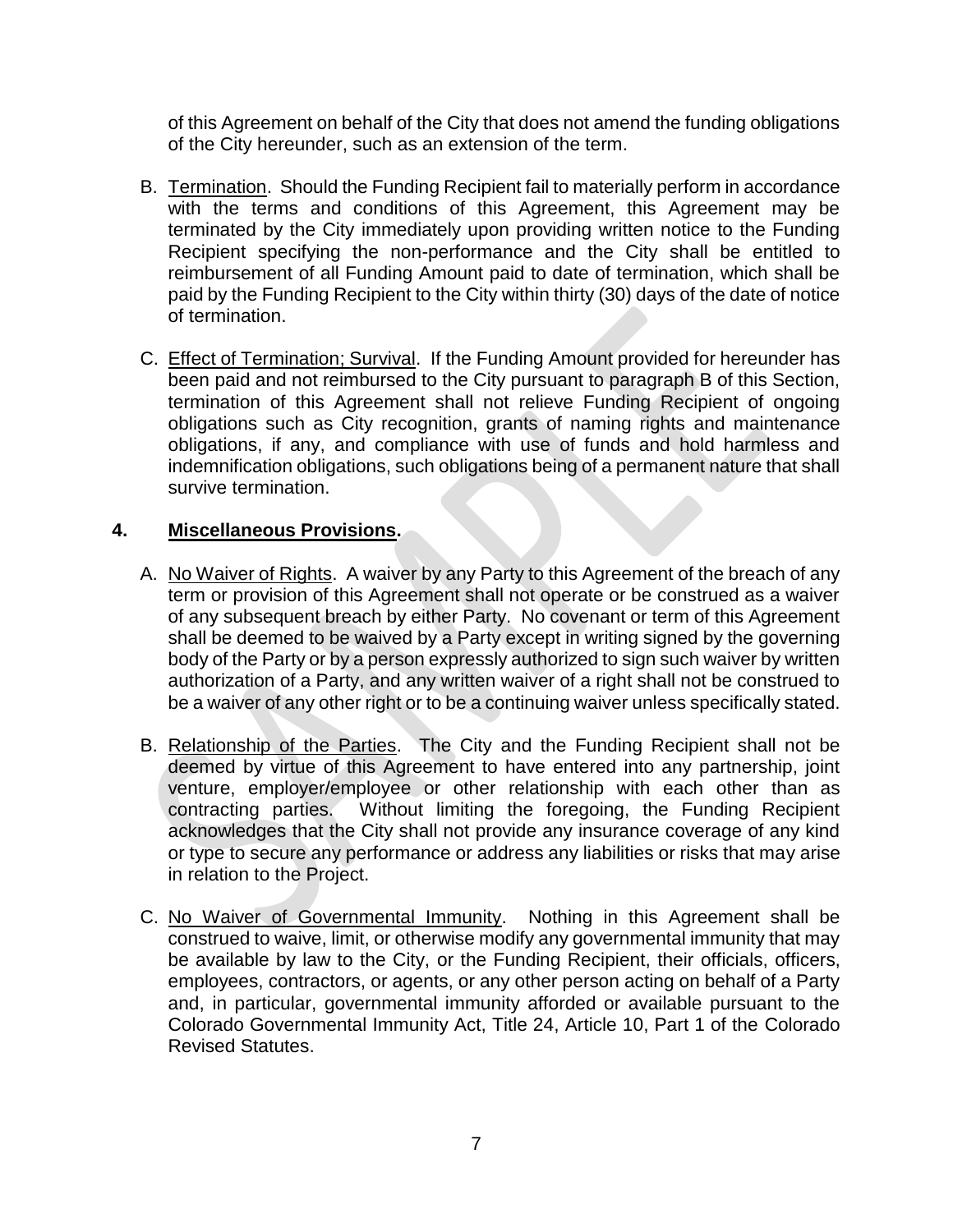- D. Binding Effect. The Parties agree that this Agreement, by its terms, shall be binding upon the successors, heirs, legal representatives, and assigns; provided that this section shall not authorize assignment.
- E. No Third-Party Beneficiaries. Nothing contained in this Agreement is intended to or shall create a contractual relationship with, cause of action in favor of, or claim for relief for, any third-party, including any agent, sub-consultant or sub-contractor of a Party. Absolutely no third-party beneficiaries are intended by this Agreement. Any third-party receiving a benefit from this Agreement is an incidental and unintended beneficiary only.
- F. Article X, Section 20/TABOR. The Parties understand and acknowledge that the City is subject to Article X, § 20 of the Colorado Constitution ("TABOR"). The City represents to Funding Recipient that it has budgeted and appropriated sufficient funding to meet its obligations provided in this Agreement and, without limitation, the City has appropriated and reserved the Funding Amount from its Open Space Fund to pay its obligation under this Agreement. If the Funding Recipient is a governmental entity subject to TABOR and has any funding obligations under this Agreement, the Funding Recipient represents to the City that it has budgeted and appropriated sufficient funding to meet its obligations provided in this Agreement, if any. Therefore, the Parties acknowledge that the provisions of Article X, Section 20 of the Colorado Constitution are met. For any amounts not fully appropriated, the Parties do not intend to violate the terms and requirements of TABOR by the execution of this Agreement. It is understood and agreed that this Agreement does not create a multi-fiscal year direct or indirect debt or obligation within the meaning of TABOR and, therefore, all payment obligations of the Parties, if any, which are subject to TABOR, are expressly dependent and conditioned upon the continuing availability of funds beyond the term of the Party's current fiscal period.
- G. Governing Law, Venue, and Enforcement. This Agreement shall be governed by and interpreted according to the law of the State of Colorado. Venue for any action arising under this Agreement shall be in the appropriate court for Arapahoe County, Colorado.
- H. Survival of Terms and Conditions. Without limitation by the provisions set forth in Section 3(C), the Parties understand and agree that all terms and conditions of the Agreement that require continued performance, compliance, or effect beyond the termination date of the Agreement shall survive such termination date and shall be enforceable in the event of a failure to perform or comply. Without limiting the foregoing, the Parties specifically agree that Section 1(G) of this Agreement related to the Funding Recipient's obligation to credit the Funding Amount to the City in specific circumstances and the manner of effecting such credit(s) shall survive the termination date of this Agreement.
- I. Assignment and Release. All or part of the rights, duties, obligations, responsibilities, or benefits set forth in this Agreement shall not be assigned by a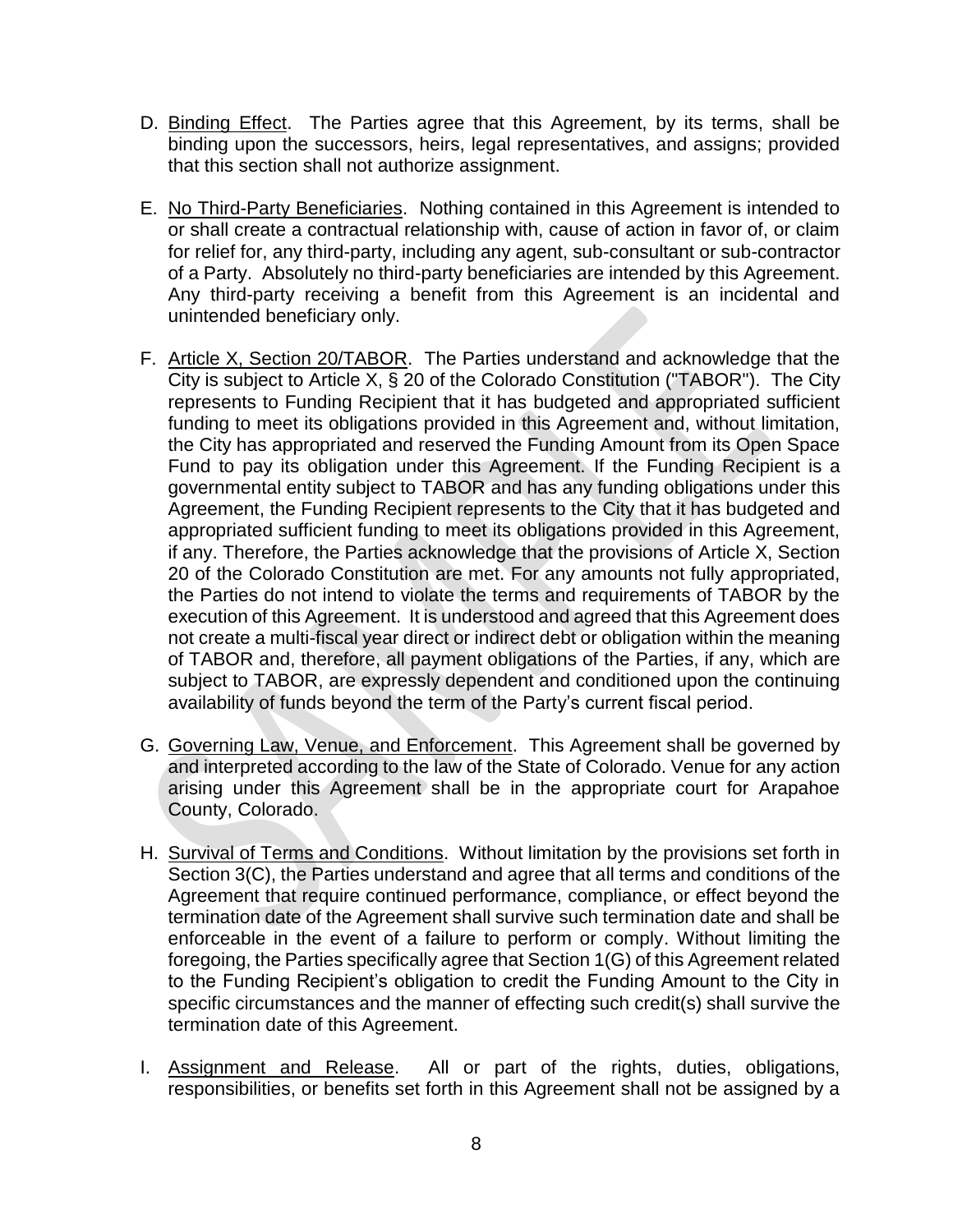Party without the express written consent of the other Party, which consent may be withheld for any or no reason.

- J. Paragraph Captions. The captions of the paragraphs are set forth only for the convenience and reference of the Parties and are not intended in any way to define, limit or describe the scope or intent of this Agreement.
- K. Integration and Amendment. This Agreement represents the entire and integrated agreement between the City and the Funding Recipient and supersedes all prior negotiations, representations, or agreements, either written or oral. Any amendments to this must be in writing and be signed by both the City and the Funding Recipient. The City Manager is authorized to approve any amendment of this Agreement on behalf of the City that does not amend the funding obligations of the City hereunder, such as an extension of the term.
- L. Severability. Invalidation of any of the provisions of this Agreement or any paragraph sentence, clause, phrase, or word herein or the application thereof in any given circumstance shall not affect the validity of any other provision of this Agreement.
- M. Notices. Unless otherwise specifically required by this Agreement, any notice required or permitted by this Agreement shall be in writing and shall be deemed to have been sufficiently given for all purposes if sent by certified mail or registered mail, postage and fees prepaid, addressed to the Party to whom such notice is to be given at the address set forth below or at such other address as has been previously furnished in writing, to the other Party. Such notice shall be deemed to have been given when deposited in the United States Mail properly addressed to the intended recipient.

If to the City: If to the Funding Recipient:

| <b>City Manager</b>                    |  |
|----------------------------------------|--|
| City of Centennial                     |  |
| <b>City of Centennial Civic Center</b> |  |
| 13133 E. Arapahoe Road                 |  |
| Centennial, Colorado 80112             |  |
|                                        |  |
| With Copy to:                          |  |
| <b>City Attorney</b>                   |  |
| <b>City of Centennial</b>              |  |
| <b>City of Centennial Civic Center</b> |  |
| 13133 E. Arapahoe Road                 |  |
| Centennial, Colorado 80112             |  |

N. Authority. The individuals executing this Agreement represent that they are expressly authorized to enter into this Agreement on behalf of City of Centennial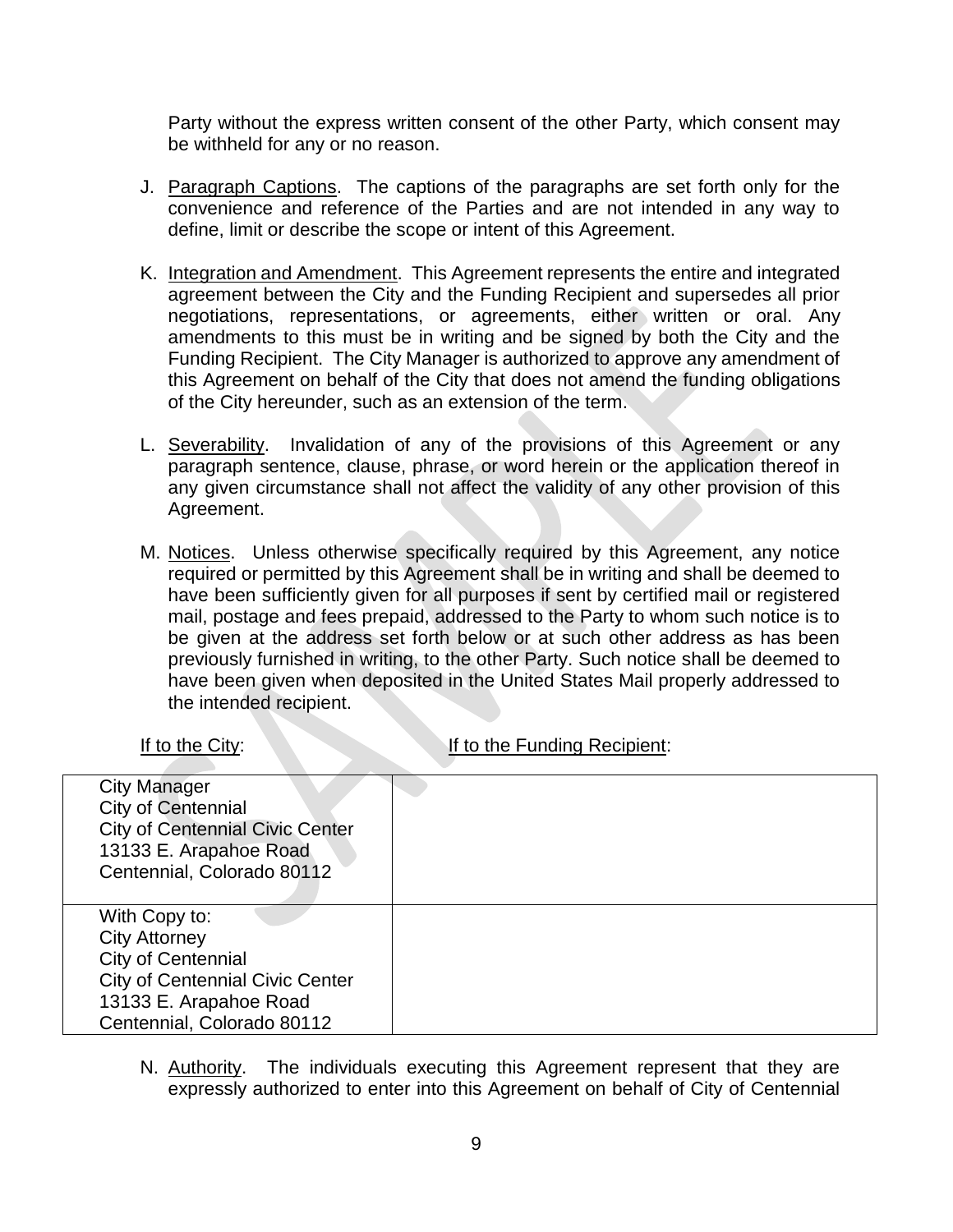and the Funding Recipient and to bind their respective entities.

# O. Special Provisions.

None.

# **SIGNATURE PAGE FOLLOWS**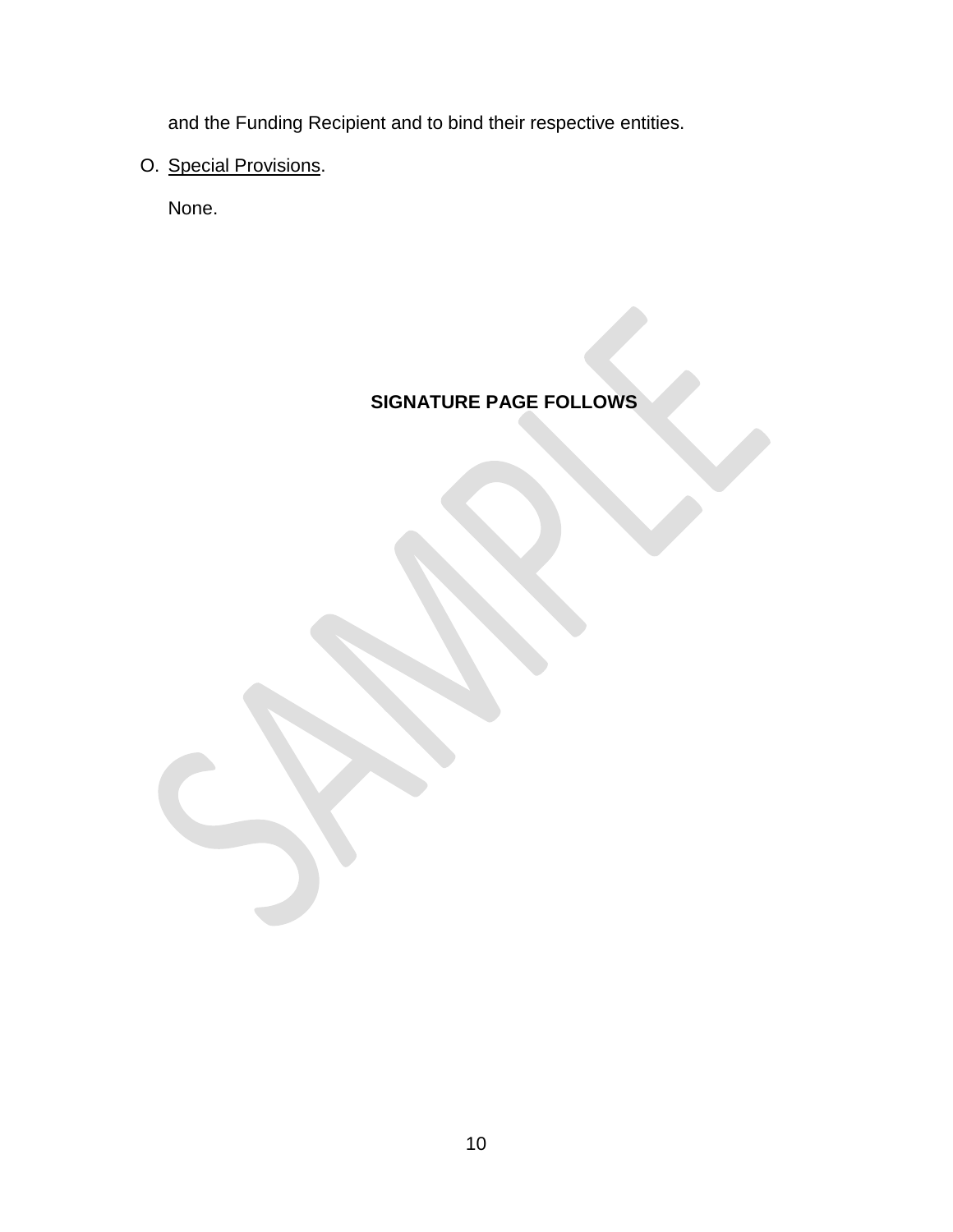**IN WITNESS WHEREOF**, the parties to the Agreement have set their hands and seals the day and year first written above.

| ATTEST:                                                                                                         | Approved as to Form:                                       |  |
|-----------------------------------------------------------------------------------------------------------------|------------------------------------------------------------|--|
|                                                                                                                 | City Clerk or Deputy City Clerk By: City Attorney's Office |  |
| <b>DEPARTMENT OF ORIGINATION: Community Development</b>                                                         |                                                            |  |
| DEPARTMENT/POSITION RESPONSIBLE FOR ADMINISTRATION OF CONTRACT:<br><b>Community Development</b>                 |                                                            |  |
|                                                                                                                 | <b>FUNDING RECIPIENT:</b>                                  |  |
| Date: and the part of the state of the state of the state of the state of the state of the state of the state o | By: $\overline{)}$                                         |  |
|                                                                                                                 | Name:                                                      |  |
|                                                                                                                 | lts:                                                       |  |
| ATTEST:                                                                                                         |                                                            |  |
| Secretary                                                                                                       |                                                            |  |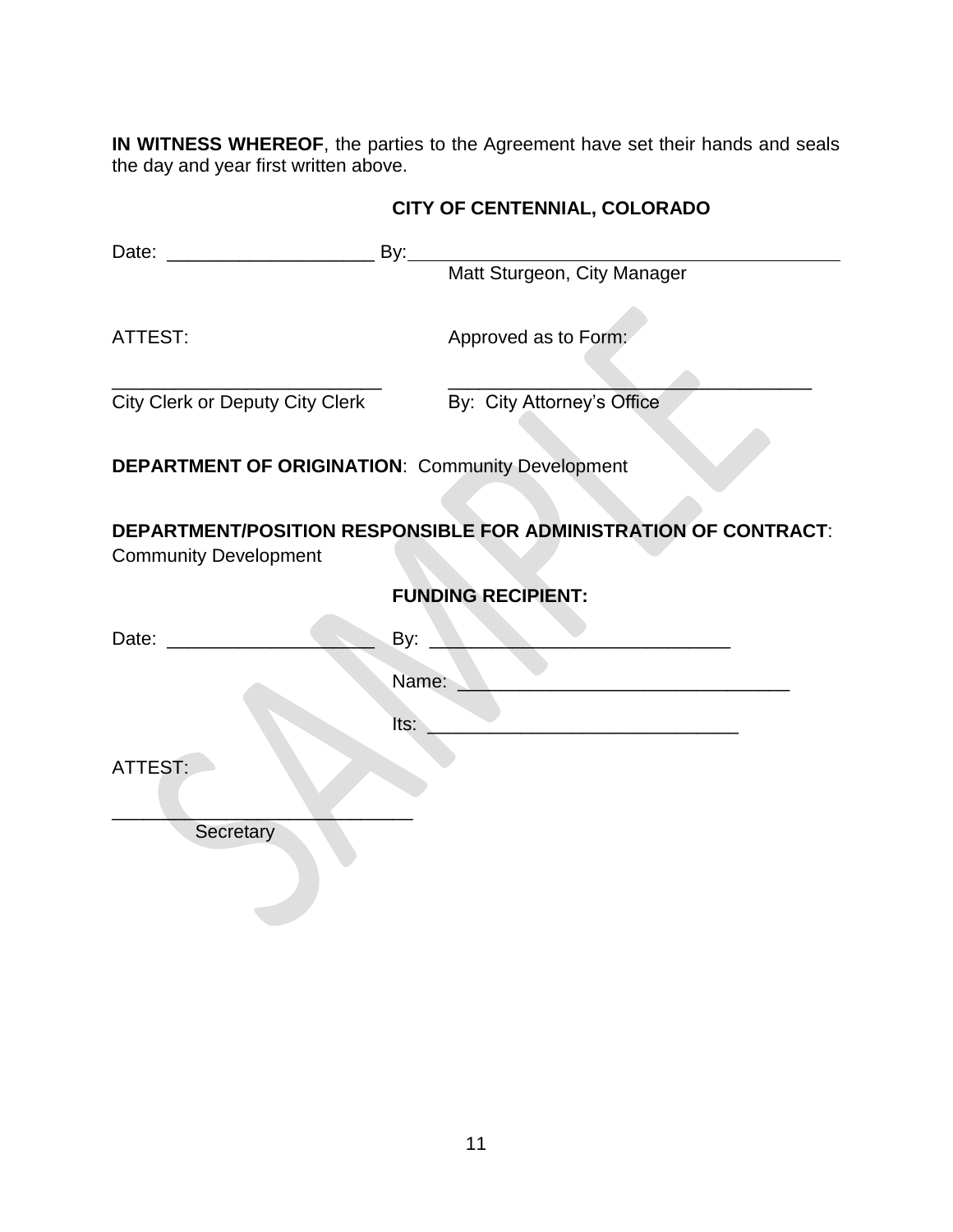**EXHIBIT A DETAILED DESCRIPTION OF PROJECT AND ASSOCIATED FUNDING**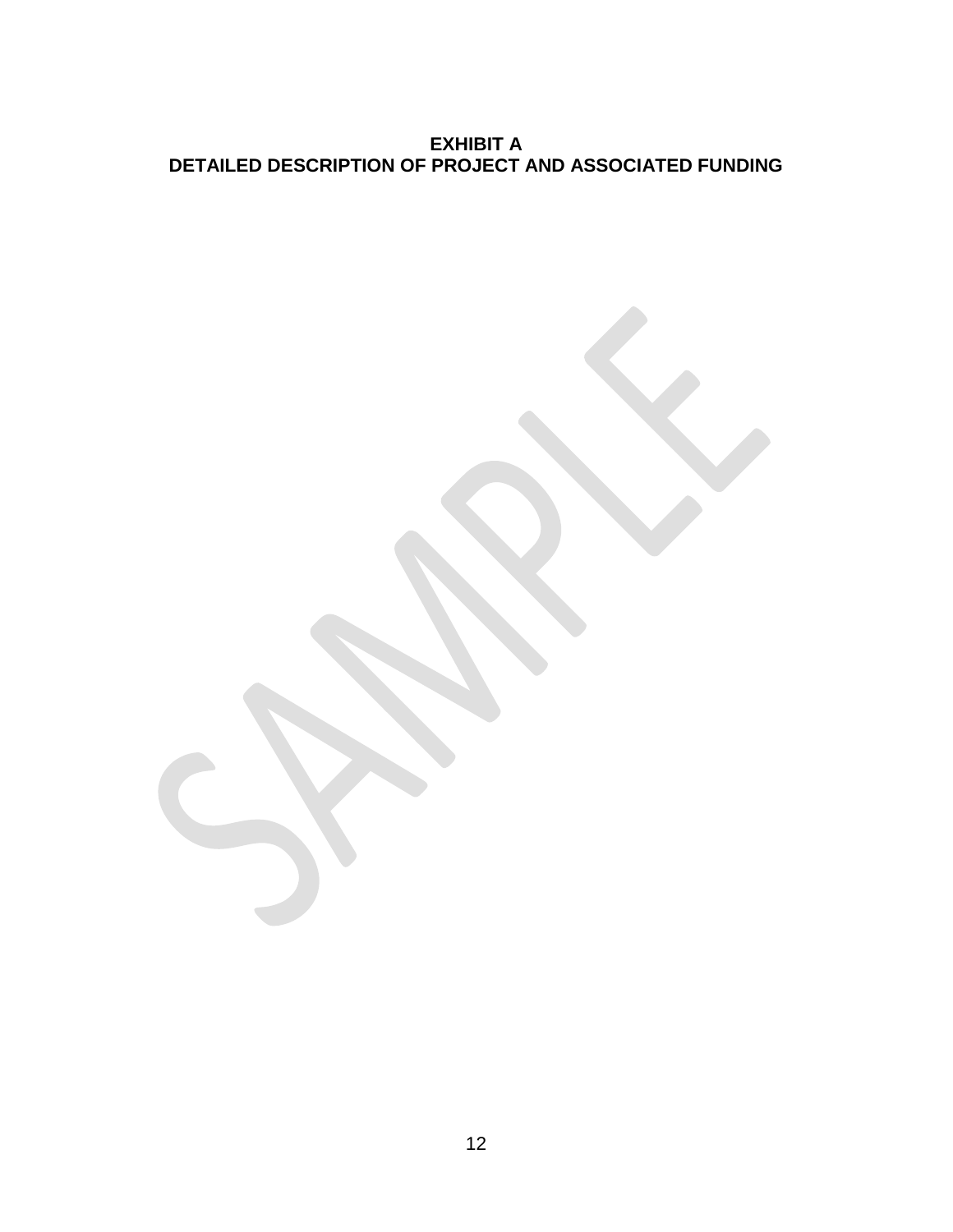#### **EXHIBIT B**

#### **PHASING OF FUNDING**

Funding Amount will be paid to Funding Recipient in a single installment upon the completion of all components of the Project and submittal of final invoicing from the contractor(s) performing the work to the Funding Recipient and subsequent submittal of final invoicing from the Funding Recipient to the City in a form acceptable to the City (Exhibit C). The City reserves the right to issue the total Funding Amount in a check made payable to either the Funding Recipient or the contractor(s) completing the Project.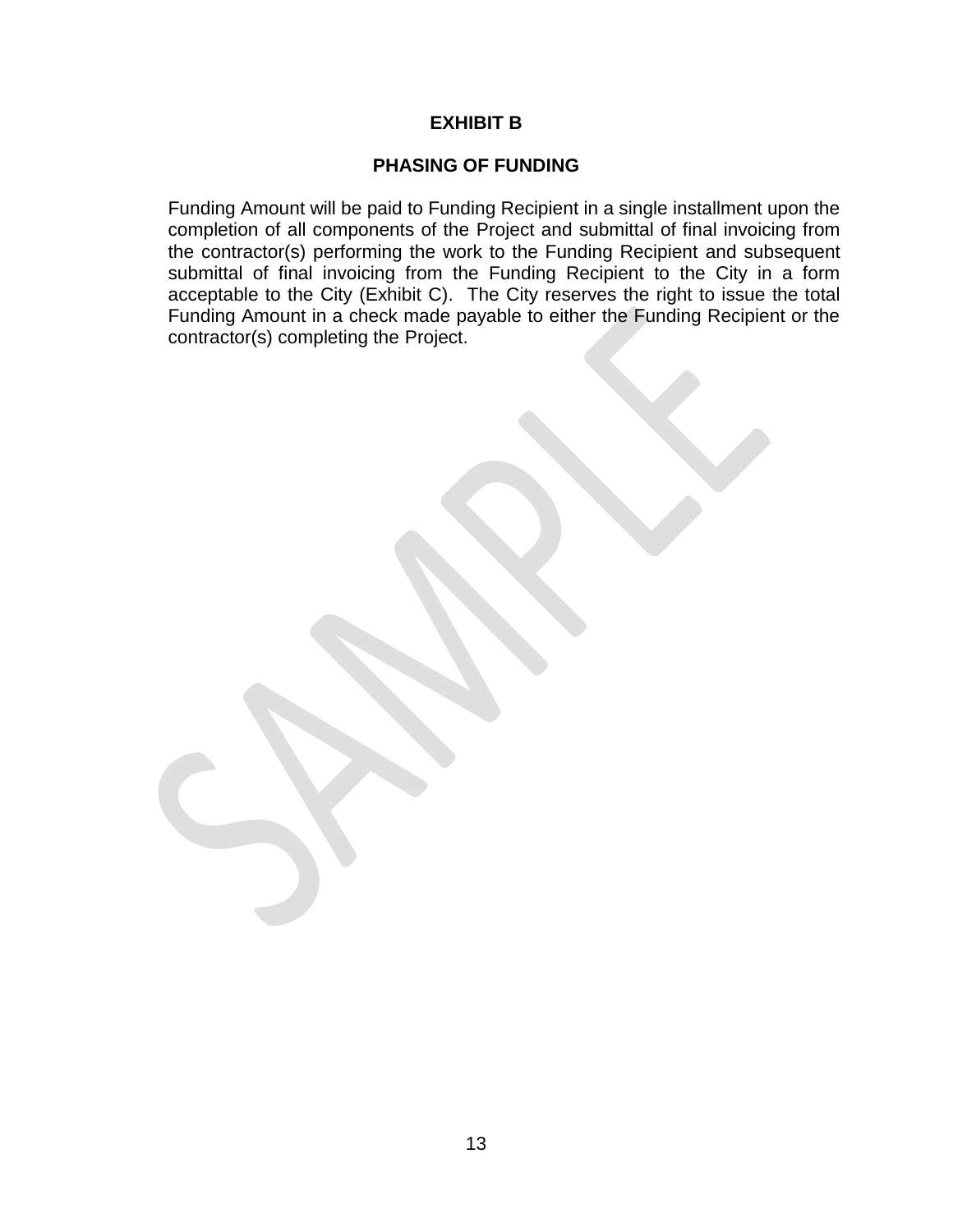# **EXHIBIT C**

#### **FORM OF INVOICE** (Please provide on Funding Recipient Letterhead) **Sample Invoice**

To: City of Centennial Attention: Alex Grimsman 13133 E. Arapahoe Road Centennial, CO 80112

Invoice Date: Invoice Number: Period of Work Performed: Prepared By:

Open Space Project(s) or Project Component Name:

# **Invoiced Amount**

(Provide Line Item by Expense and attach expenditure documentation. If requesting advance payment, provide documentation such as contract bid award, invoice, or estimate from third party)

[EXAMPLE Concrete installation (Date of contractor invoice) \$ 1,500.00 Playground Equipment (Date of contractor invoice) \$15,000.00

**Total Expenses Incurred \$16,500.00**

**Amount Due: \$16,550.00]**

**Please Remit Payment To:**